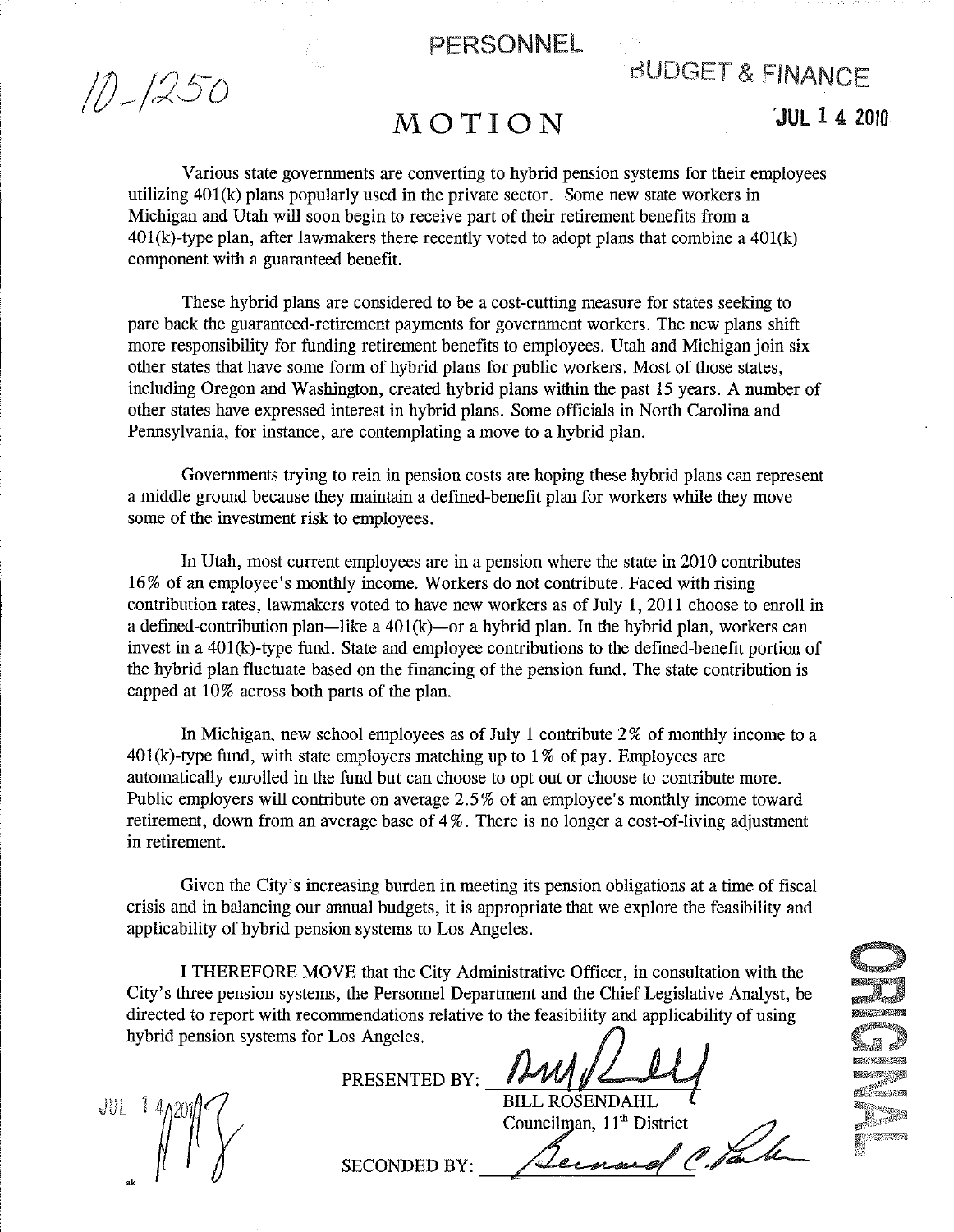

Dow Jones Reprints: This copy is for your personal, non-commercial use only. To order presentation-ready copies for distribution to your colleagues, clients or customers, use the<br>Order Reprints tool at the bottom of any ar See a sample reprint in PDF format. Order a reprint of this article now

### THE WALL STREET HURNAL MAI com

**BUSINESS | JULY 10. 2010** 

# **States Shift to Hybrid Pensions**

*Facing Shortfalls, Some Combine Guaranteed Plans With 401(k)-Like Options*  3y JEANNETTE NEUMANN

) State governments, one of the last bastions of guaranteed pensions, are increasingly taking a page from the  $401(k)$ Jlans that dominate the private sector.



Utah state Sen, Dan Liljenquist pushed his state to move toward a pension plan more similar to those used in the private sector.

Some new state workers in Michigan and Utah will soon begin to receive part of their retirement benefits from a 401(k)-type plan, after lawmakers there recently voted to adopt plans that combine a  $401(k)$ component with a guaranteed benefit.

These hybrid plans are a cost-cutting measure for states seeking to pare back the guaranteed-retirement payments considered a bedrock benefit for government workers. The new plans shift more responsibility for funding retirement benefits to employees and, some say, could make government jobs less attractive. In down markets, the plans could mean less-generous benefits for these workers, who have sidestepped the market volatility many of their private-sector counterparts endured in recent years.

Jtah and Michigan join six other states that have some form of hybrid plans for public workers. Most of those states, ncluding Oregon and Washington, created hybrid plans within the past 15 years.

A number of other states, facing looming pension-fund liabilities, have expressed interest in hybrid plans, industry )articipants say. Some officials in North Carolina and Pennsylvania, for instance, are contemplating a move to a hybrid )Ian.

'Reality is not negotiable," says Utah state Sen. Dan Liljenquist, a Republican who was instrumental in crafting the egislation for the state's pension changes. "The fact is somebody bears the risk. Ultimately, the state is bearing more isk than it can."

#### **EXPERIENCE WSJ PROFESSIONAL**

Editors' Deep Dive: Altering Expectations for **Public Pensions** 

THE BALTIMORE SUN Legacy Costs Strangle Baltimore

Total unfunded public-pension liabilities in the U.S. increased to billion in fiscal year 2008 from \$368.5 billion in 2007, according to a June report by Standard & Poor's. States have taken various measures to bridge that funding gap, including scaling back THE ECONOMIST<br>Sanity in the Offing? cost-of-living adjustments, increasing monthly contributions from employees toward their pensions or extending the retirement age.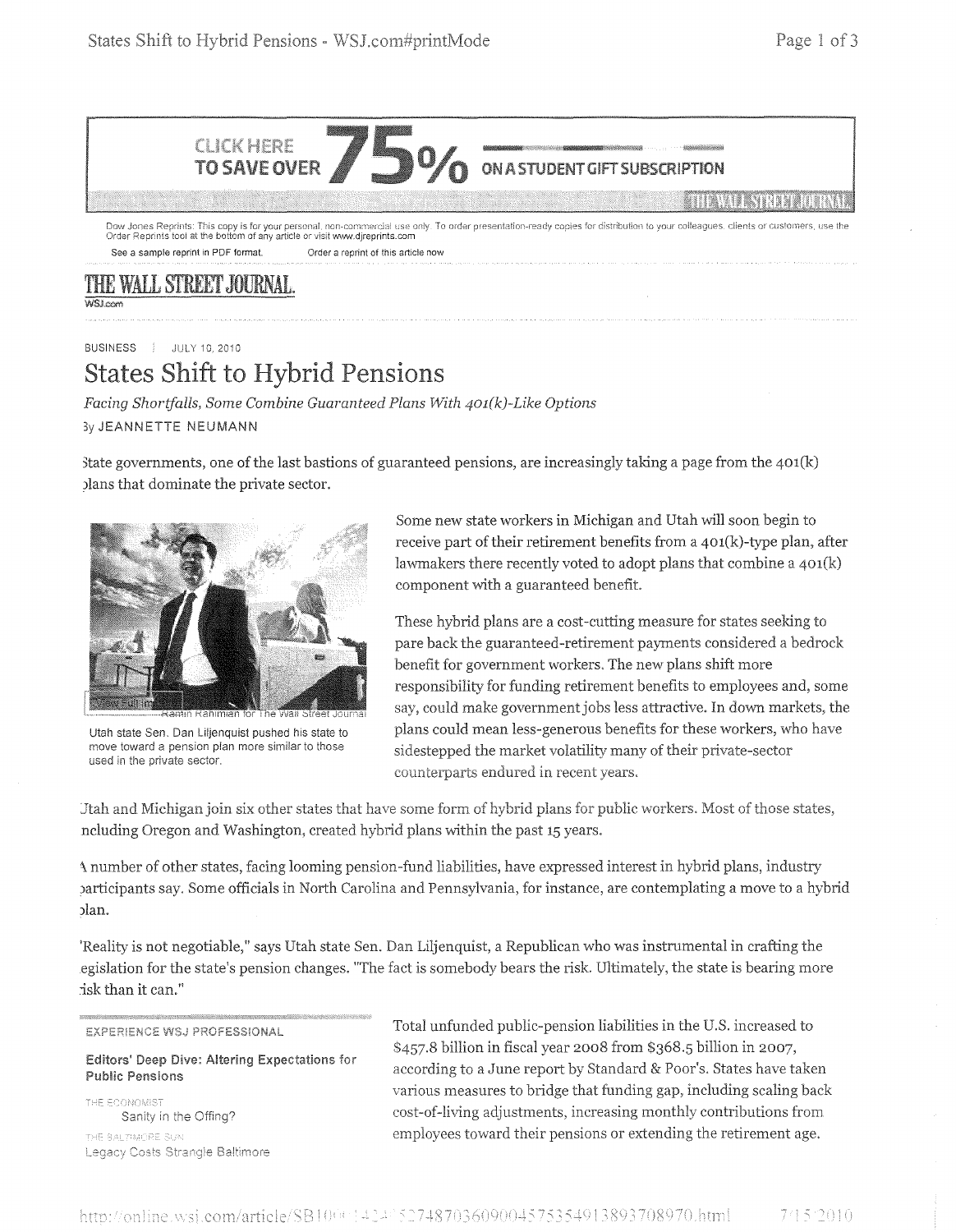Often the changes only affect new hires.

**ASSOCIATED PRESS NEWSWIRES** North Carolina OKs Budget

Governments trying to rein in pension costs hope these hybrid plans can represent a middle ground. Since they maintain a defined-benefit plan for workers, the hybrid plans can help lawmakers skirt the

political backlash that could accompany any threat to a pension, while they move some of the investment risk to employees.

Though not a booming trend, "hybrids are being looked at now more than ever before," said Cathie Eitelberg, senior vice president and public-sector practice leader at the Segal Co., whose clients include government pension funds.

In Utah, most current employees are in a pension where the state in 2010 contributes 16% of an employee's monthly income. Workers do not contribute. Faced with rising contribution rates, lawmakers voted to have new workers as of July 1, 2011 choose to enroll in a defined-contribution plan-like a  $401(k)$ -or a hybrid plan.

In the hybrid plan, workers can invest in a 401(k)-type fund. State and employee contributions to the defined-benefit portion of the hybrid plan fluctuate based on the financing of the pension fund. The state contribution is capped at 10% across both parts of the plan.

In Michigan, new school employees as of July 1 contribute 2% of monthly income to a 401(k)-type fund, with state employers matching up to 1% of pay. Employees are automatically enrolled in the fund but can choose to opt out or choose to contribute more.

There is still a defined-benefit component, but it will cost the state less: Public employers will contribute on average 2.5% of an employee's monthly income toward retirement, down from an average base of 4%. There is no longer a costof-living adjustment in retirement.

Retirement officials hope that most new employees will contribute to the  $401(k)$ -type fund to try to maximize their retirement benefits by taking advantage of the employer match, said Phil Stoddard, director of Michigan's Office of Retirement Services.

"We hope to create a culture of savings" with the defined-contribution component, Mr. Stoddard said. The 401(k) component becomes portable, which he said can make the benefit plan attractive for younger workers who are unlikely to remain in one job for 30 years, Mr. Stoddard said.

Some workers aren't enthralled. "It's less benefit overall because of the variability of that 401(k) component," said Doug Pratt, director of communications for the Michigan Education Association, a union representing 130,000 school employees.

The reduced benefits mean "we're going to lose some good people" who will find the benefits package less attractive, he said. But a hybrid plan is "certainly a better alternative than ditching pensions all together."

The vast majority of public sector employees have a defined-benefit plan-79% in 2008, according to the Employee Benefit Research Institute, a nonprofit research institute in Washington. In comparison, 33% of private-sector employees were enrolled in a pension plan in the same period,

Eighteen percent of state workers had a defined-contribution plan in 2008, compared with 55% of workers enrolled in a defined-contribution plan.

The heightened interest in hybrid plans doesn't appear to foreshadow a swift change toward defined -contribution plans. Though defined-contribution plans are often on legislative agendas, they rarely have been adopted in the public sector, says Ron Snell, director of the state-services division for the National Conference of State Legislatures.